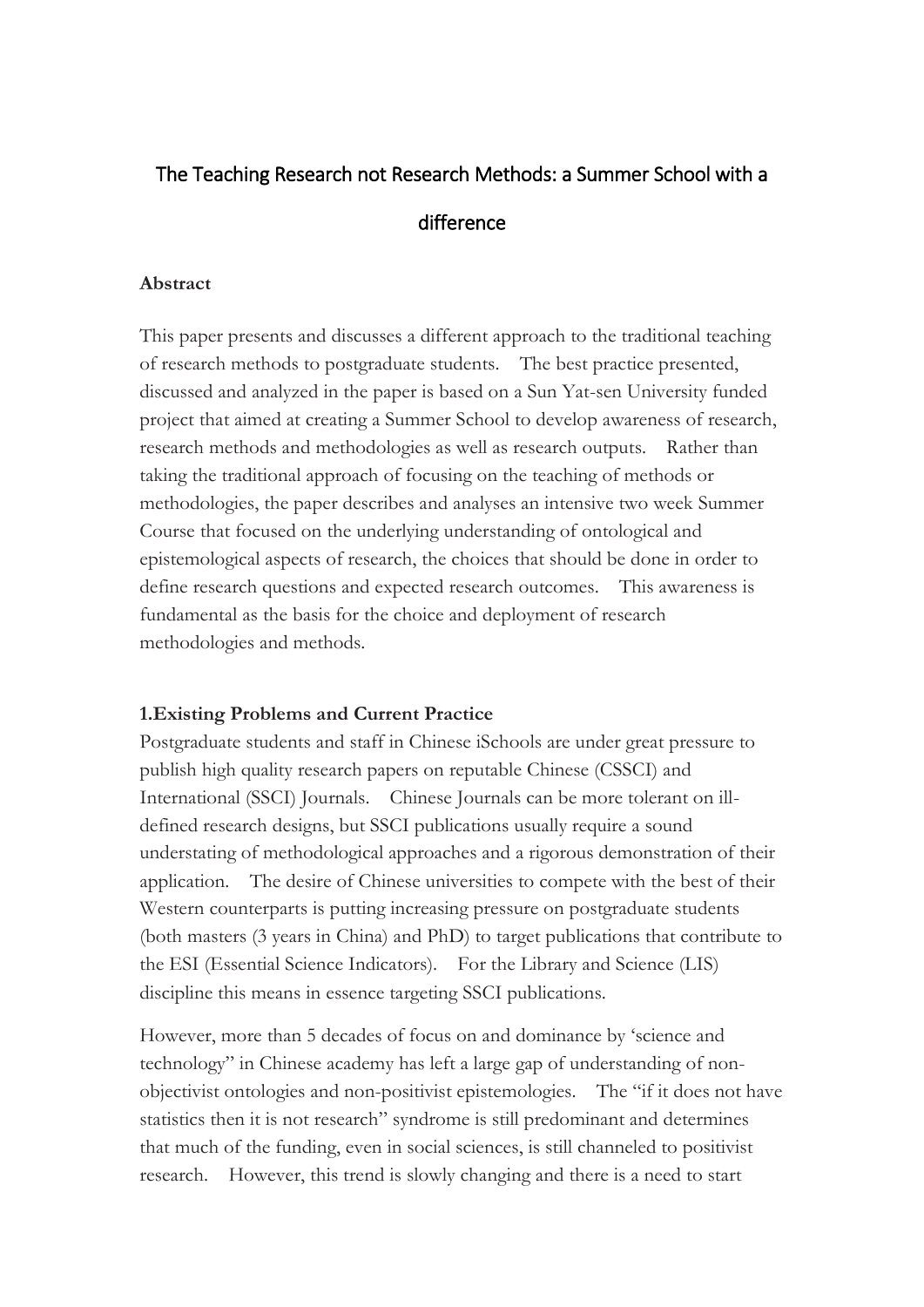educating and training Chinese LIS students on the use of subjectivist ontological views and post-positivist epistemological stances that result in inductive and qualitative research designs. Without this awareness, a careful design, and a rigorous demonstration of the process that led to its findings, publication of qualitative research in SSCI publications is virtually impossible.

To compound this problem, most of the research books and existing research courses focus on the research methods, not on research itself. This does not contribute to the cognitive conflict necessary to depart from the main stream positivist view of research and contributes to reductionist views of qualitative research that are dangerous in terms of analysis and interpretation of findings.

Having faced this problem for a number of years, the School of Information Management at Sun Yat-sen University (SYSU) decided to take advantage from a university wide call for Summer School organization. The base idea was to try and organize a foundation course on research with a focus on research, rather than on research methods.

This paper describes the basic approach adopted, the course design, the pedagogical approach and the evaluation results of a questionnaire based summative evaluation.

### **2.Summer Course Design**

The Summer course project has now run twice in 2016 and 2017. The course was sponsored by a two separate university teaching grants and complemented with School funds. Each year the School needs to apply to a new teaching grant. Application to the 2018 grant was already submitted.

### **3.Aims and Objectives:**

This project aims at creating a Summer School to develop awareness of adequate research ontological and epistemological stances in the Library and Information Science (LIS) Discipline, appropriate research questions in the field as well as methods and methodologies that suitably interpret and address those questions. The general aims of the project were to:

- 1) Help students to remediate previous gaps in their studies on research in LIS.
- 2) Equip them with the base knowledge of research that will enable them to design and implement their research projects adequately;
- 3) Equip students with essential understanding research methodology in LIS discipline.
- 4) Create the seeds for future leaders in LIS research to thrive and produce world class research.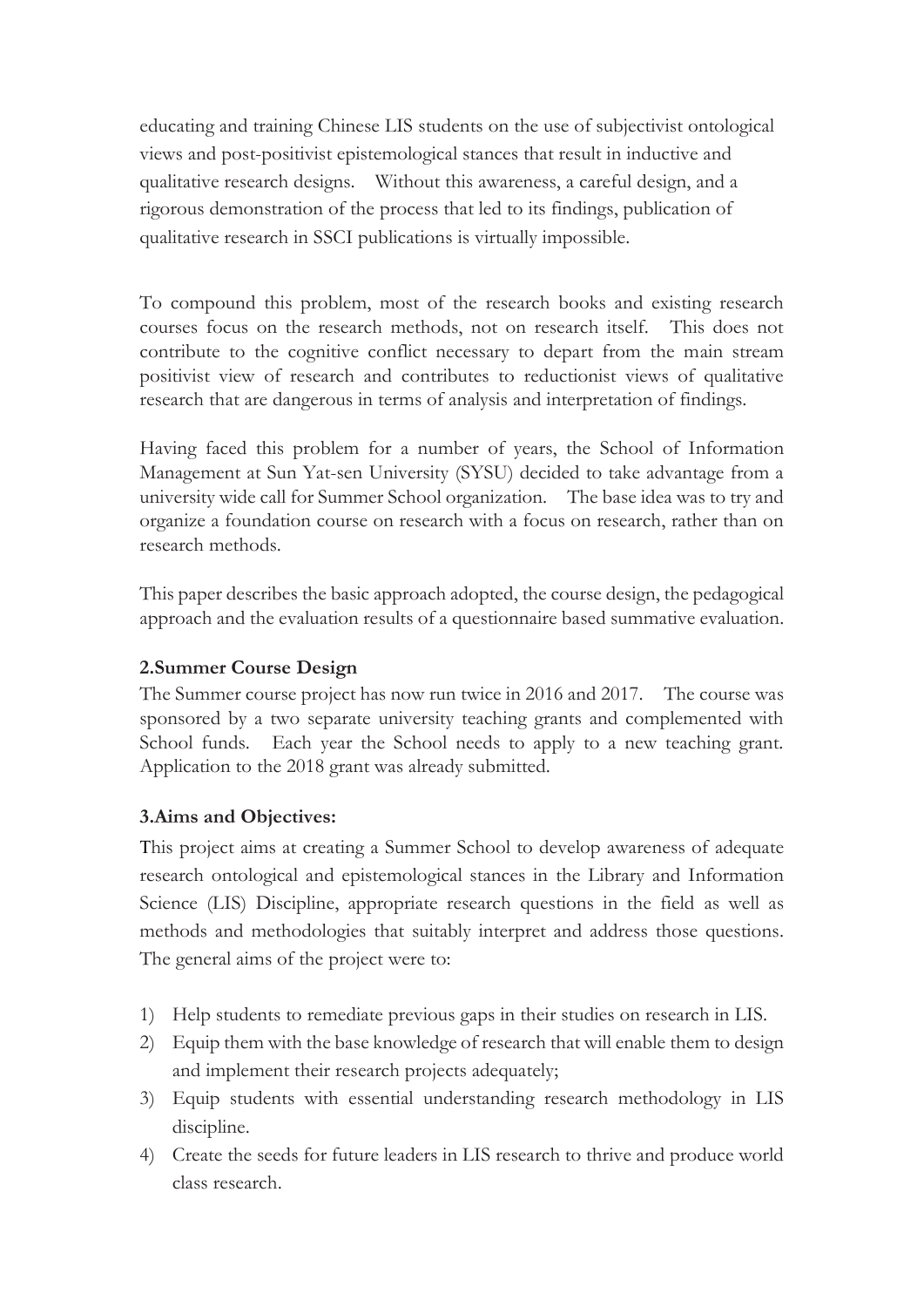Building on these general aims, the following objectives were set to provide these postgraduate and advanced undergraduate students with:

- 1) Understanding of essential ontological and epistemological propositions of interest to social sciences in general and LIS in particular;
- 2) Understanding of basic differences between inductive and deductive approaches;
- 3) Understanding of basic differences between qualities and quantities research processes and outputs;
- 4) Ability to develop appropriate research questions for the LIS discipline;
- 5) Understanding of the relation of research questions and different ontological, epistemological and methodological approaches;
- 6) Understanding of research design according to different methodological approaches;
- 7) Experience of designing a research proposal on identified research questions.

## **4.Target Student Audience**

In terms of target student population, the Summer School aimed at attracting high quality last year undergraduate or masters students in LIS from all over China. The principal requirement was that they were interested in pursuing a PhD program in the Information field in the near future. Additionally, the School is interested in attracting high quality students to our PhD program and was hoping that some of these students would enroll in either our masters or our PhD program.



Students were sponsored up to a limit of 30. A national call was launched and students selected according to their application. Sponsoring consisted of travel expenses (by train), student accommodation and meals at the student cantinas of the University. and travel expenses.

## **5.Pedagogical Design**

The Summer School was designed to last 10 days and to be taught in English.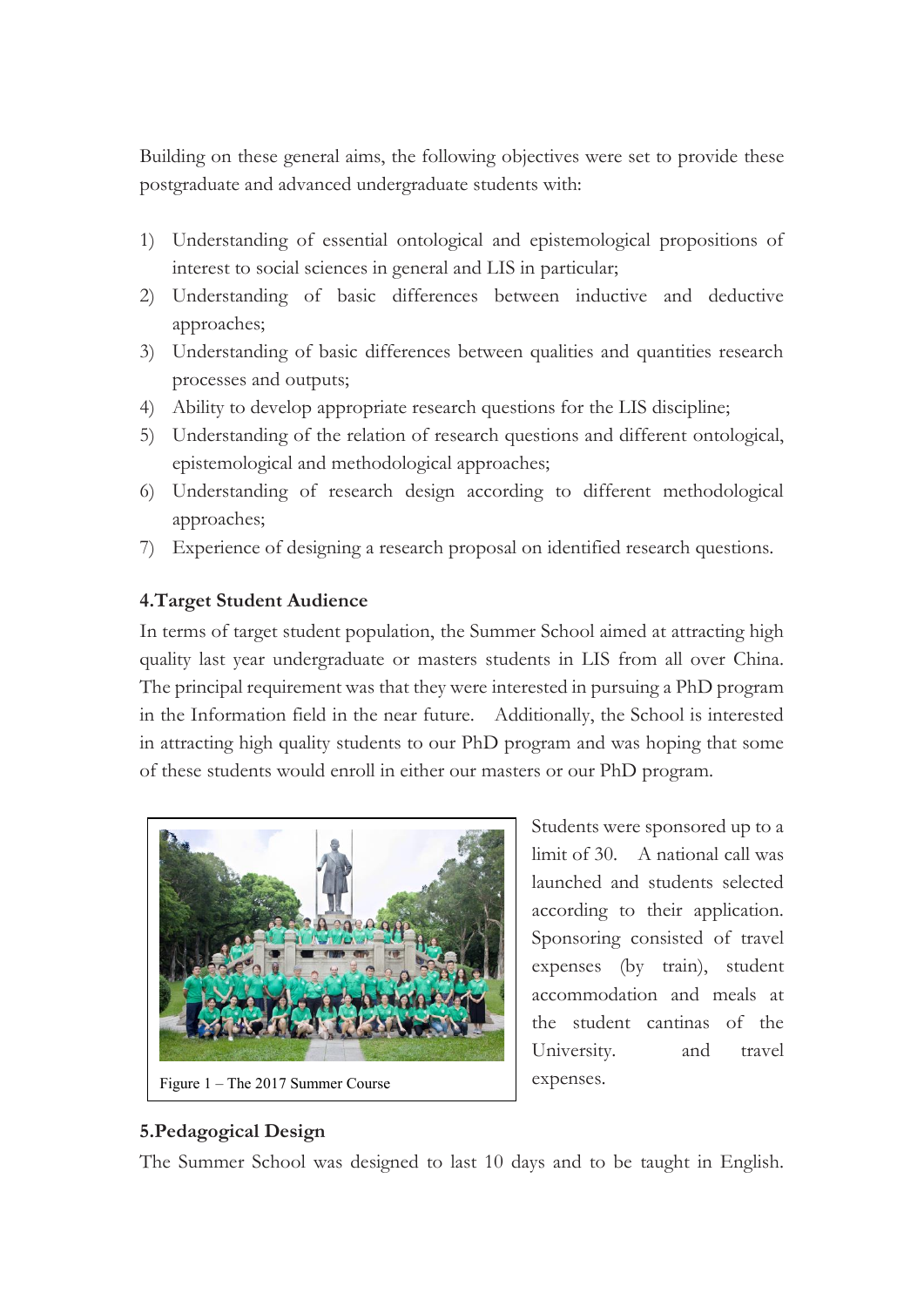Experts in research in the different areas of LIS were invited from all over the world (e.g. in 2017 we had academics form China, USA, Finland, UK, Korea, and Australia). Expenses and a very modest fee were paid from the project budget. The obkective was to give a world perspective on the discipline that could open young researcher minds and encourage cutting edge aspirations.

The Summer School started with three days devoted to the discussion of ontological and epistemological stances in research, research approaches and general methods. This were taught in the morning by the experts mentioned above. In the afternoons, practical sessions focused on application of the theoretical principles discussed in the morning session led by selected post-doctorate researchers and advanced PhD students. These practical sessions focus on the application of theoretical concepts discussed in the morning and their application to different types of research trough examples of practice. At the end of the afternoon, a debriefing session with all the experts present allowed frank discussion with students and response to questions that arisen in the afternoon session.

The subsequent 6 sessions focused on specific methodologies that are representative of modern information research (e.g. statistics driven research, grounded theory, thematic analysis, action research, design research, etc). Students attended theoretical sessions in the morning and workshop sessions in the afternoon. The last during these workshop sessions students were requested to create research questions, produce a research proposal and prepare a presentation of their work. It was intended that the foundation sessions in the first two days and the morning topics would inform their research designs that enable their thinking on the proposals.

On the last day, student were asked to present their research designs (10 minutes presentations). These were marked and assessed by the experts, with long periods of time devoted to feedback. The closing session included the award of certificates to all student participants and best research design to a very small selection.

#### **6.Summer School Assessment**

The Summer School was deemed a success in both years. In both years student created a social media (Wechat) forum. The 2016 is still active today more than 26 months after the completion of the course. Anecdotal and informal student feedback was excellent and their feeling at the end of both courses was one of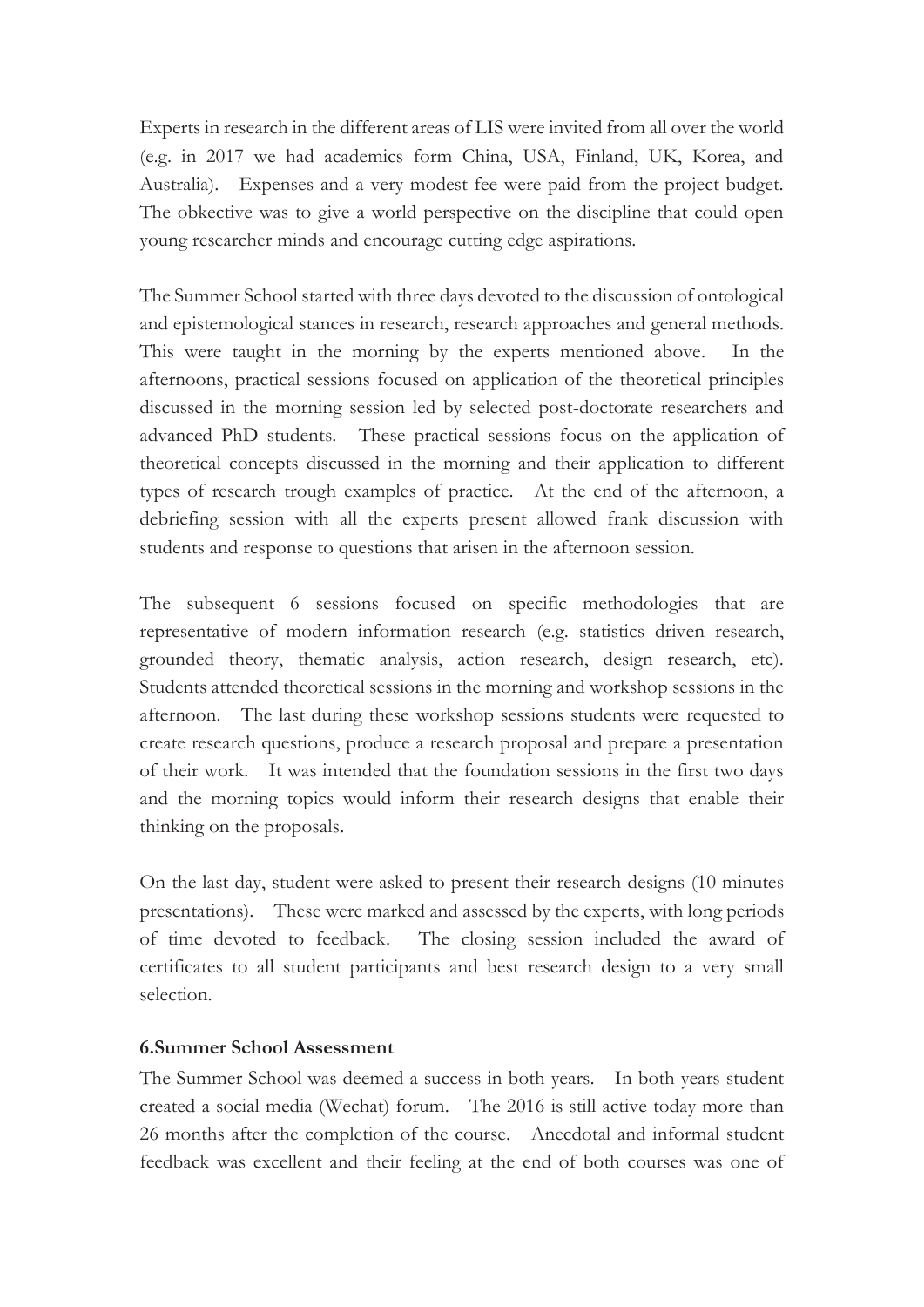excitement with research and motivation to actually starting doing their own investigations.



Figure 2 – The inevitable end of course selfie for the 2016 Summer Course

Nonetheless, for the purpose of formal evaluation both courses were evaluated using a summative and questionnaire approach. The results in this paper reflect the feedback from the 2016 Summer Course. The results of the 2017 one are still being analyzed, since the course ended only a few summer months before the writing of this paper.

In the Summer Course 20016 27 valid

questionnaires were received from the students that attended the last day of this course. As shown in Appendix 1, students' feedback was sought on course contents, teaching methods, practical session's value and final proposal preparation. The questionnaire compromised four section. A first one to assess student's background, a second to evaluate the pedagogical design, a third about content and materials and finally a fourth one composed of open questions and aiming at collecting qualitative feedback about positive and negative aspects of the course. A 5 point Likert scale was used to on sections 2 and 3. And descriptive statistical analysis was done through SPSS. A very basic thematic analysis approach was adopted to analyze open questions, which generated the themes and concept maps to show the students' negative and positive perceptions and opinions summer school.

Surprisingly 44% of the students had no experience of using research methodologies in a formal and explicit manner. This is an important realization, as most were masters and PhD students engaged in research projects. This also reinforced the raison d'être of the course and the need for more initiative such as this to raise awareness of research approaches, processes, methodologies and methods. It also highlights the risks of having postgraduates engaged in their supervisors projects without understanding fully the research designs embedded in their work. Publication is such cases is virtually impossible.

All students agree that the flexible learning approaches adopted in the course are better than the traditional way of teaching and more than 50% students fully agree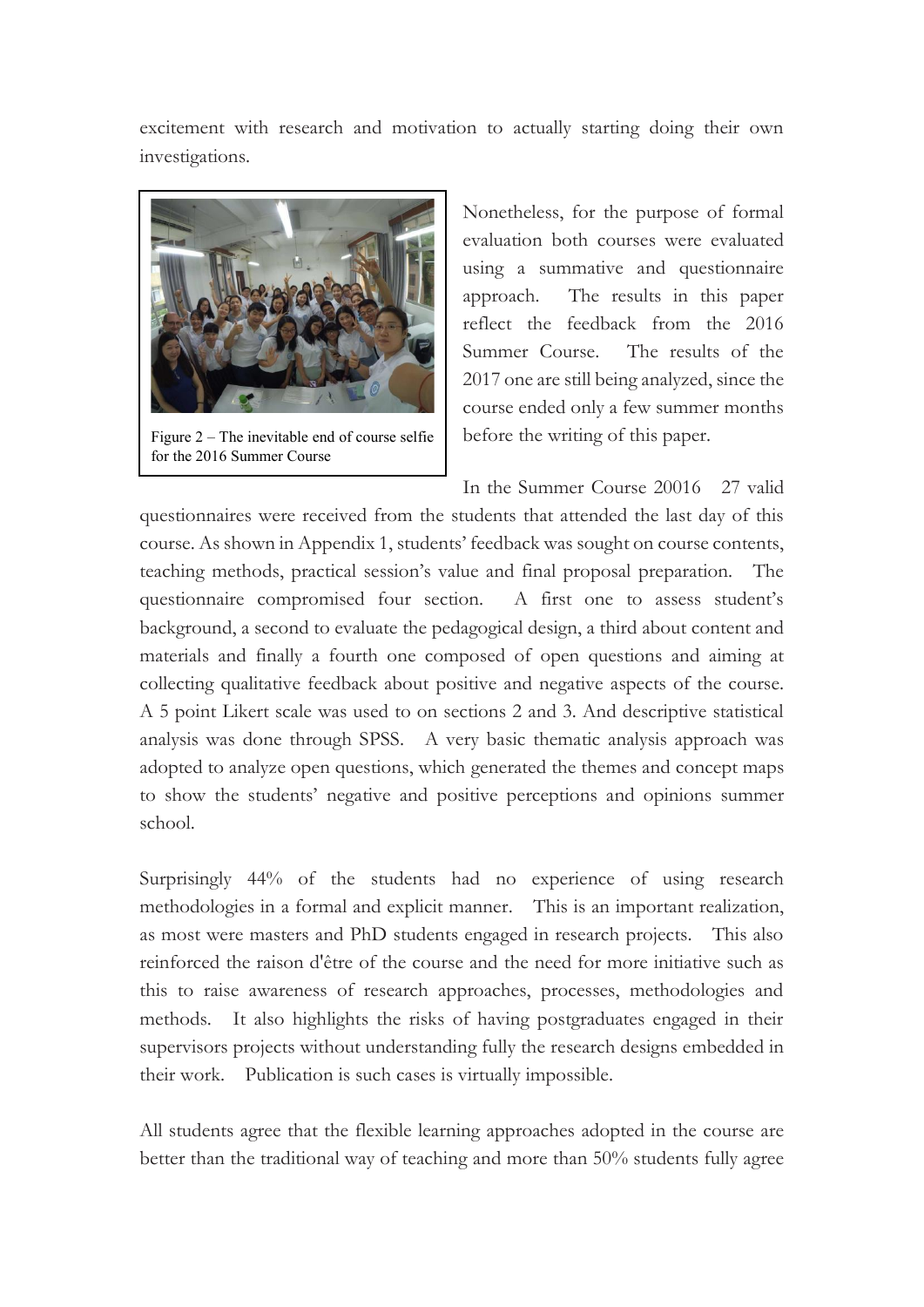this point. More than 80% students confirmed that the teaching approaches adopted are suitable for learning about research, with 66% students fully agreeing this points. 74% students reflect that course learning environment created for the course is effective in supporting students' learning needs. Students were able to successfully and effectively thorough the Summer School WeChat Group (with 74% students fully agreeing). The afternoon practical session were highly appreciated and seemed to have helped students to further understand the theory taught in morning session. It also seemed to have helped in putting this theory into context and practice (84% students agree).

The majority of the students shows positive attitude concerning the course content and learning experiences. More than 70 % students believe that the new teaching materials provided by the Summer Schools to students is sufficient, whilst more than 70 % students believe that the course content is interesting.

However, predictably 59.3% students believed that the teaching materials were difficult or very difficult. This was to be expected due to the high level of conceptual issues discussed in the course. This aspect may be connected to the fact that 93% of the students felt that they experienced a very high level of learning in the course.

In terms of the qualitative feedback, students provided a number of criticisms, which can be summarized in the following main themes:

- 1. Inconvenient Campus Infrastructure and Services
	- a. Poor campus internet connection;
	- b. Poor dorm air conditioner;
	- c. Dorm allocation is not ideal;
	- d. Inconvenient shower;
	- e. Uncomfortable Summer School shirt.
- 2. Problems with Course Design
	- a. Intensive courses and no time for afternoon nap;
	- b. Too much knowledge taught in short time;
	- c. Too much pressure and lack of time to finish the final presentation proposal;
- 3. Problems with Teaching and Learning:
	- a. Teachers speak English too fast;
	- b. No time for preparation before practical sessions;
	- c. Lack of previous of academic knowledge and basic concepts of research;
	- d. Difficulties with the design the final research proposal;
	- e. Difficulties in group discussion with other students.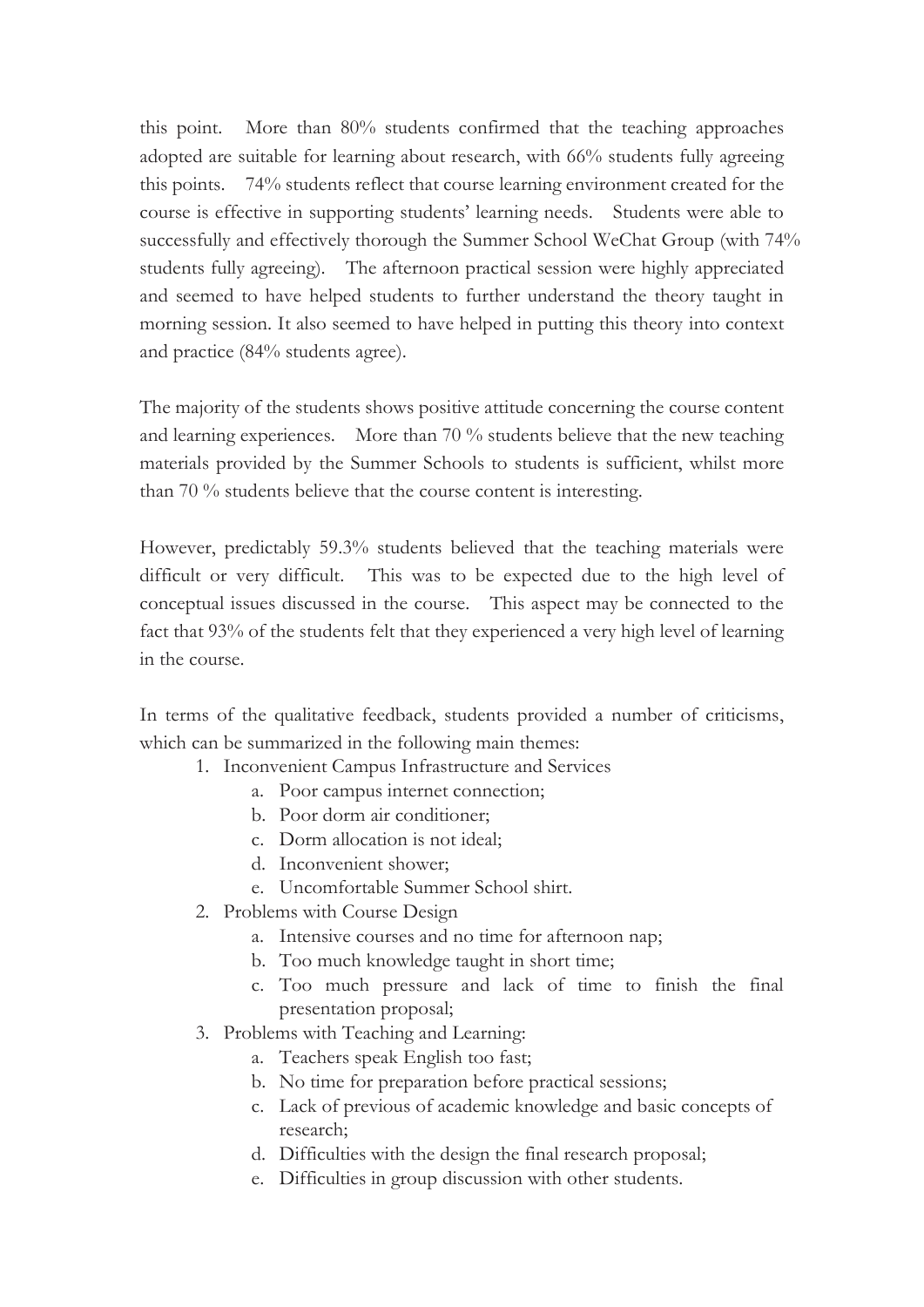These comments were to a certain extent predictable. The course was designed to be intensive and challenging. Students clearly felt that pressure and had difficulties in internalizing and using the difficult theoretical knowledge offered in the morning lectures. The English language is in China a normal issue. Students often overestimate their capacity to learn in English and despite their difficulties apply to courses in the hope that miraculously they will survive. This is a problem that the authors of this paper encountered frequently during their academic practice in China.

In terms of positive qualitative feedback, students provided a number of praising comments which can be summarized in the following main themes:

- 1. Good learning experience and communication environment:
	- a. Good for students from different backgrounds were able to communicate with each other;
	- b. Group work was very effective in stimulating the communication among students.
- 2. Useful Contents on research Issues:
	- a. Acquisition of rich and interesting knowledge about research methodologies;
	- b. Learning about useful research techniques;
	- c. Developing critical thinking ;
- 3. Good Teaching Staff.
	- a. Good teaching staff has the following characteristics:
	- b. Nice , patient, responsible and dedicated teaching staff;
	- c. Good in communications;
- 4. Good Course
	- a. Very well prepared and taught;
	- b. Helpful in developing students' logical thinking;
	- c. Providing rich and new knowledge.
	- d. Good teaching approaches reflect on the following aspects:
	- e. Providing many opportunities for individuals' practice.
- 5. Unique experiences
	- a. Studying in the beautiful campus;
	- b. Taught by dean;
	- c. Had a unique one day trip.
	- d. Good atmosphere, a real academic study;
	- e. Combination of theories and practices;
	- f. Teaching in English is unique.

#### **7. Conclusions and Lessons Learned**

According to students' feedback the Summer School provided a very useful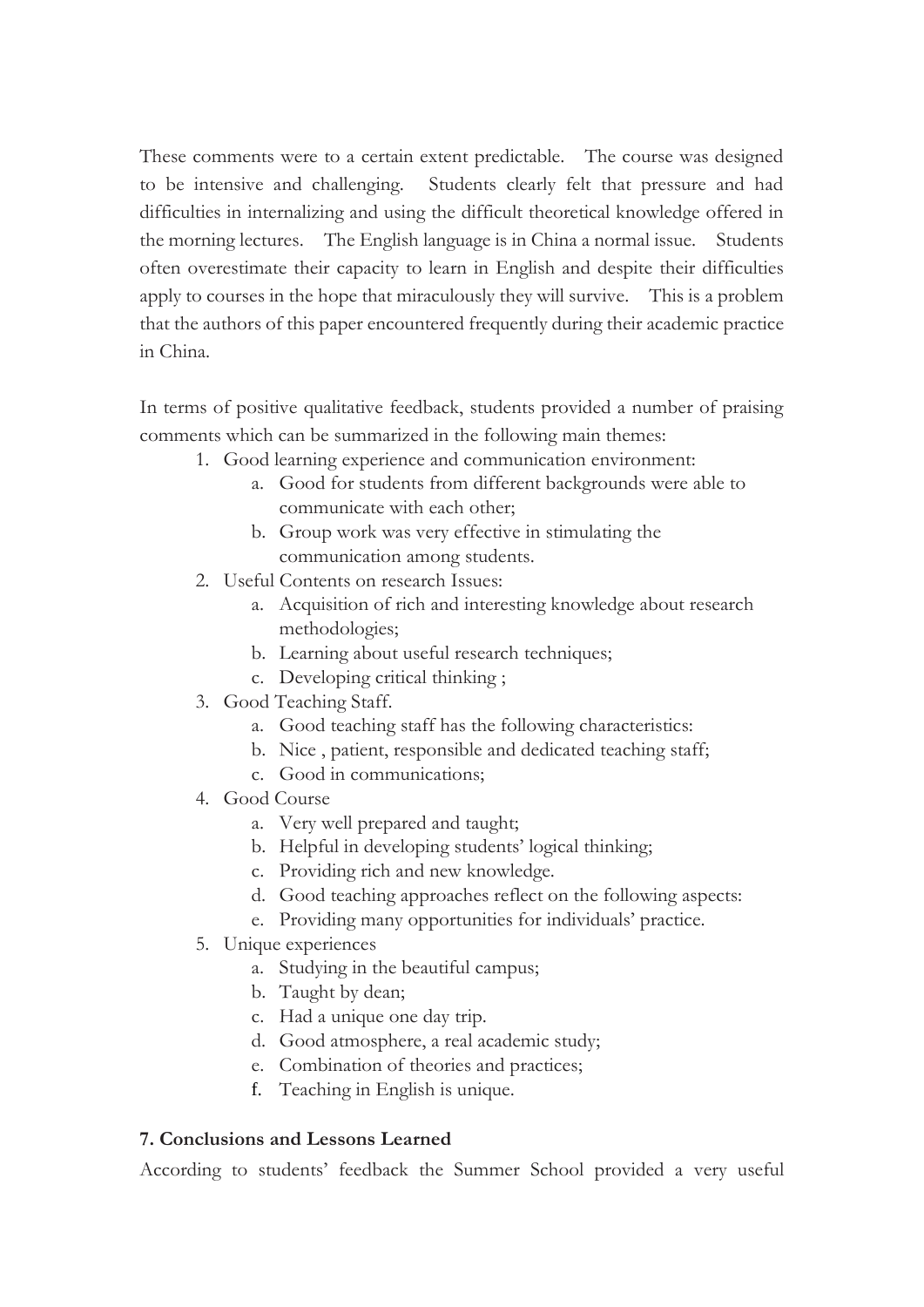environment for the acquisition of rich understandings of research, research skills as well as very good platform for students exchange ideas and experiences. The course also enabled an active communication and academic discussion between academics and students that for some was deemed to be unique.

Initial fears by the course designers that students would not cope with a content that was highly theoretical and conceptually difficult seem to be unfounded. Students raised up to the challenge and engaged with many concepts that were alien to them before. It was also rewarding that the intensity and depth of the course was actually appreciated and resulted in students from all over China to remain in contact in a flourishing network that may bring fruit in the future.